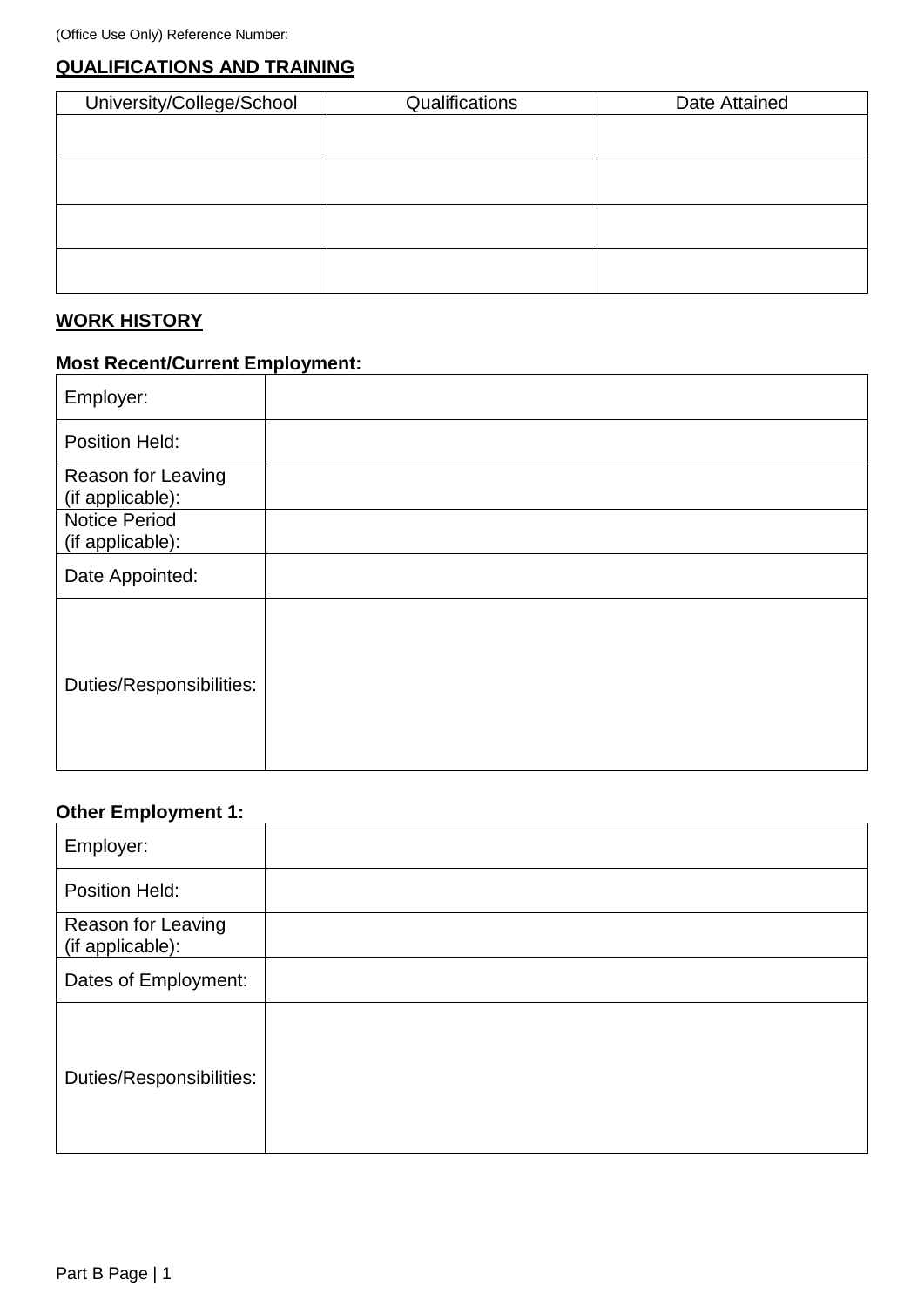(Office Use Only) Reference Number:

|  | <b>Other Employment 2:</b> |  |
|--|----------------------------|--|
|  |                            |  |

| Employer:                              |  |
|----------------------------------------|--|
| Position Held:                         |  |
| Reason for Leaving<br>(if applicable): |  |
| Dates of Employment:                   |  |
| Duties/Responsibilities:               |  |

# **PERSONAL STATEMENT**

Please use this space to explain your reasons for applying for this position, and how you feel your skills, knowledge and experience fit are relevant to the post. This may also include hobbies and interests outside of work: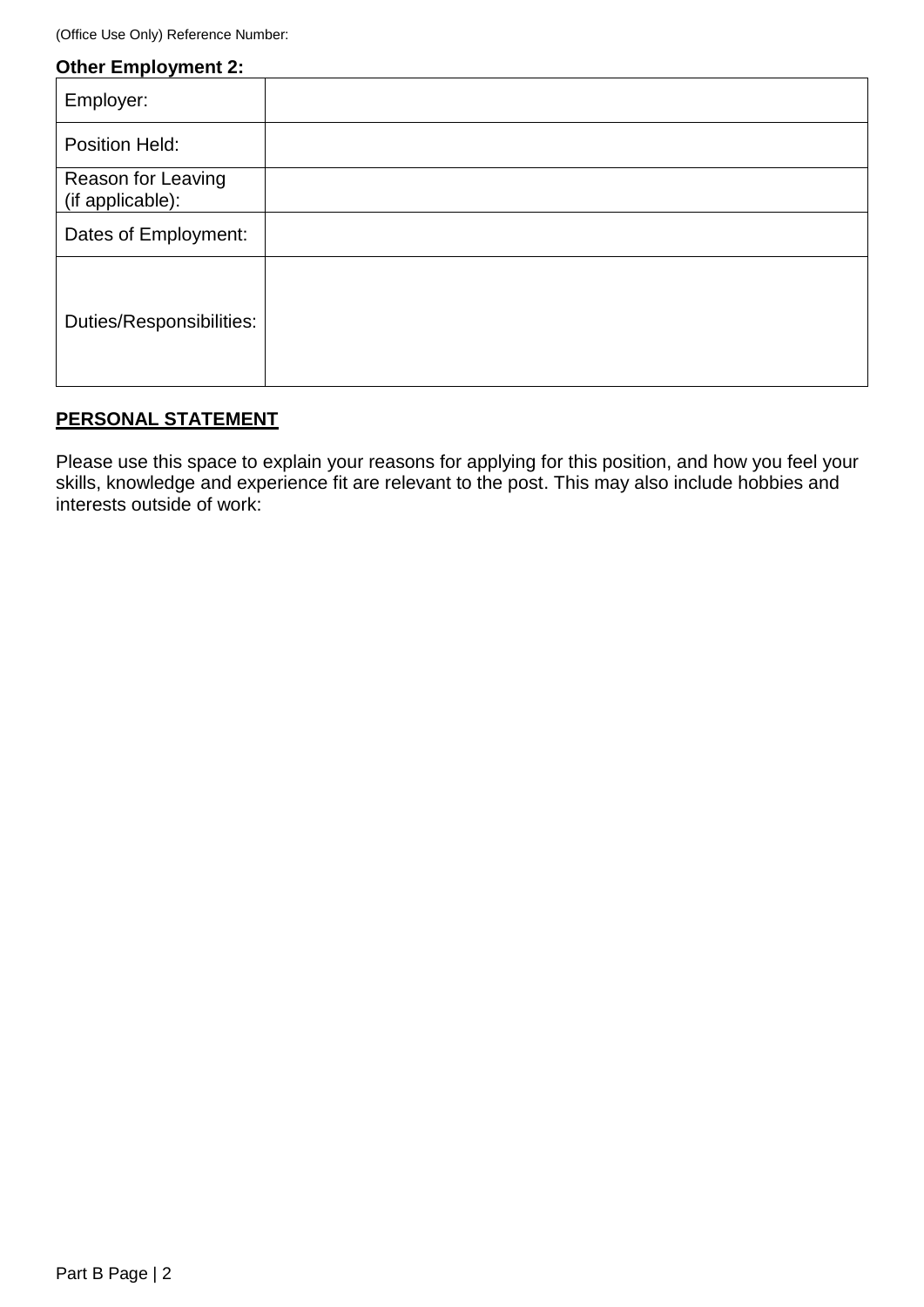### **REFERENCES**

Two references are required, one of which must be your current/most recent employer. This should cover a period covering three years prior to appointment by the Town Council.

### **Reference 1:**

| Name:                         |  |
|-------------------------------|--|
| Occupation:                   |  |
| Relationship to<br>applicant: |  |
| <b>Address and Email:</b>     |  |
| Telephone Number:             |  |

### **Reference 2:**

| Name:                         |  |
|-------------------------------|--|
| Occupation:                   |  |
| Relationship to<br>applicant: |  |
| <b>Address and Email:</b>     |  |
| <b>Telephone Number:</b>      |  |

### **May your current employer be contacted if you are shortlisted (please tick)?**

| Yes       |  |
|-----------|--|
| <b>No</b> |  |

### **OTHER INFORMATION**

Applicants are requested to respond to the following additional questions:

### **Are you related to a Weston-super-Mare Town Councillor?**

|     | If 'Yes', please supply details: |
|-----|----------------------------------|
| Yes |                                  |
|     |                                  |
|     |                                  |
| No  |                                  |
|     |                                  |

**Are you a member of any organisation, group or society not open to the public without formal membership and commitment of allegiance, and which has secrecy surrounding its membership rules or conduct?**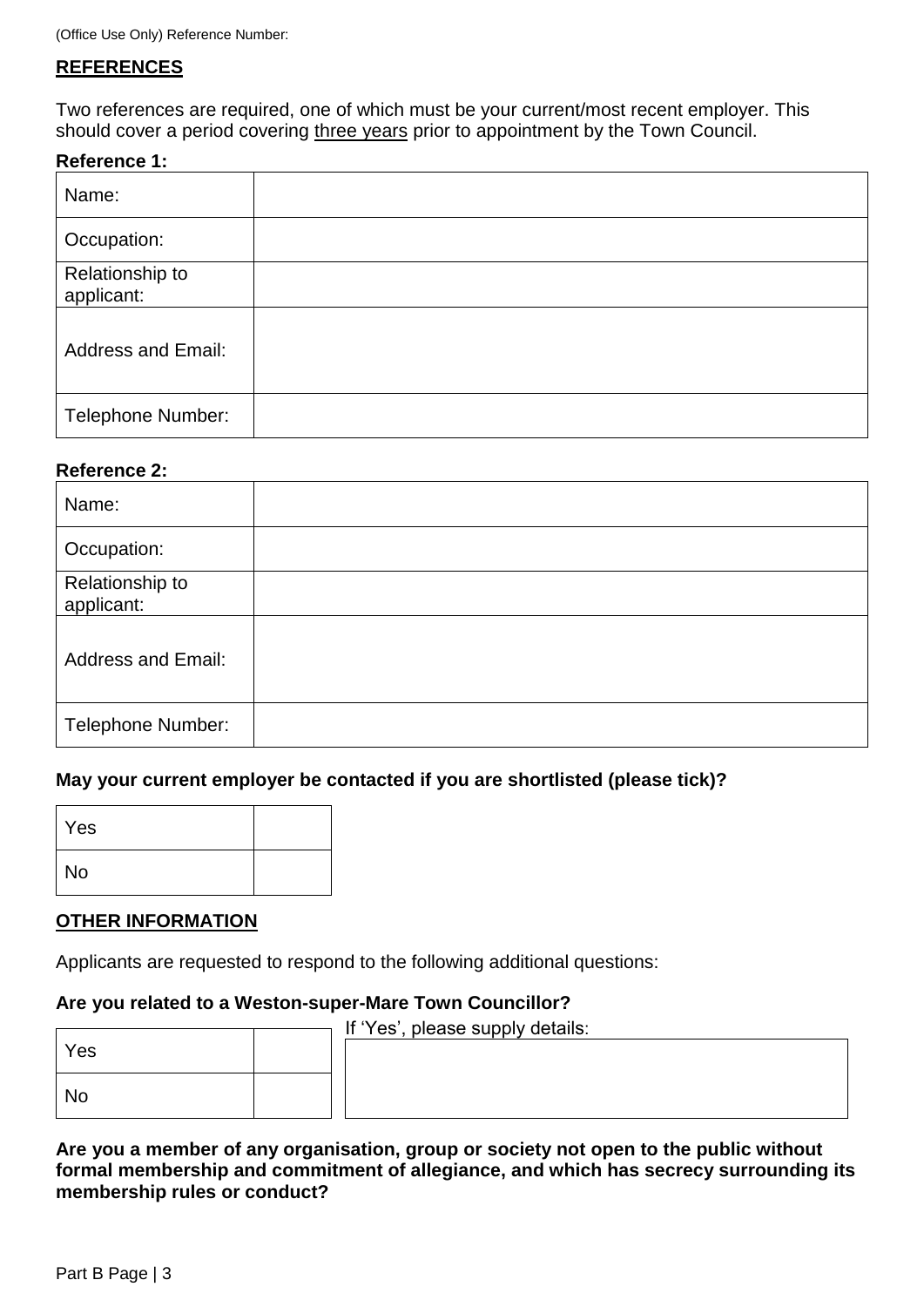### If 'Yes', please supply details:

| Yes       |  |
|-----------|--|
| <b>No</b> |  |

# **Do you have a current, clean driving license?**

| Yes |  |
|-----|--|
| No  |  |

### **Are there any restrictions on you taking up employment in the UK?**

|     | If 'Yes', please supply details: |
|-----|----------------------------------|
| Yes |                                  |
|     |                                  |
|     |                                  |
| No  |                                  |
|     |                                  |

### **Do you have any convictions not spend under the Rehabilitation of Offenders Act 1974?**

| If 'Yes', please supply details: |  |  |
|----------------------------------|--|--|
| Yes                              |  |  |
|                                  |  |  |
| <b>No</b>                        |  |  |
|                                  |  |  |
|                                  |  |  |



Weston-super-Mare Town Council is 'Disability Confident' committed employer. The aim of this commitment is to encourage disabled people to apply for jobs by offering them the assurance that, should they meet the minimum criteria, they will be given the opportunity to demonstrate their abilities at the interview stage.



The Town Council is also recognised as an age-diverse employer, that embraces an intergenerational workforce.

**Do you have a physical or mental impairment which has a substantial and long term effect on your ability to carry out day to day activities?**

| If 'Yes', please supply details: |  |  |  |
|----------------------------------|--|--|--|
| Yes                              |  |  |  |
| No                               |  |  |  |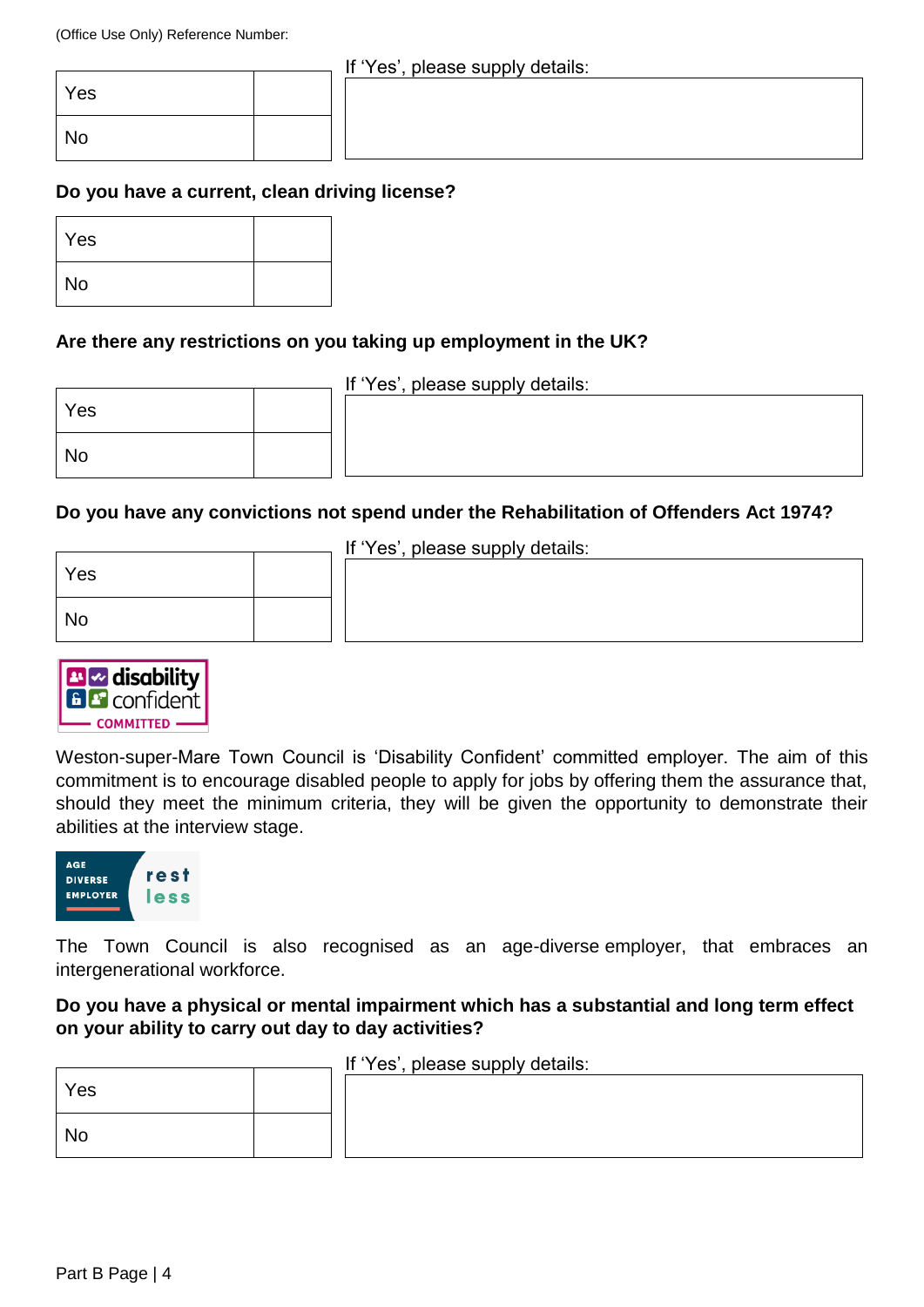# **INTERVIEW ARRANGEMENTS**

If you need any particular arrangements to be made in order for you to be interviewed for this position at our premises, please give details here: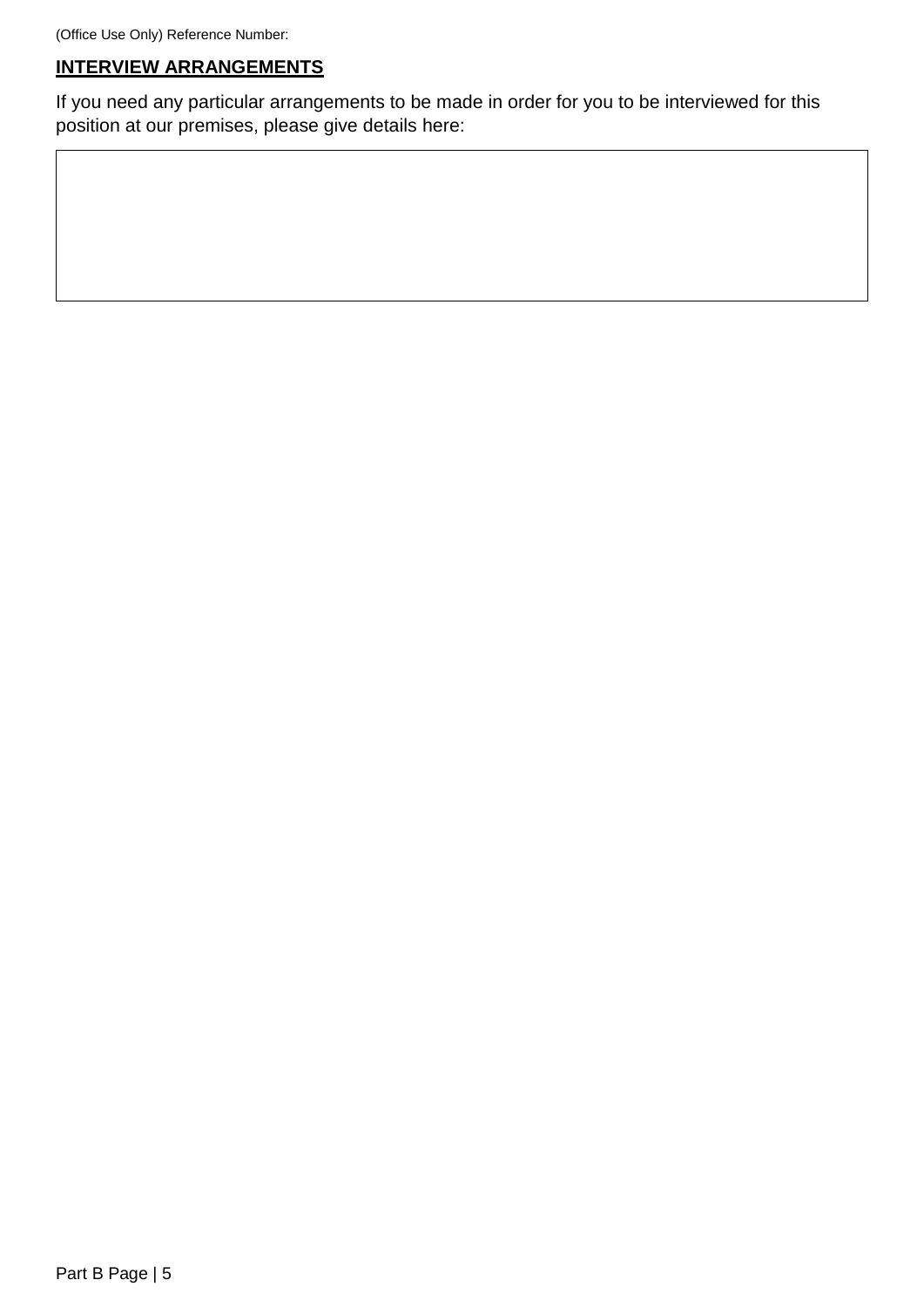Weston-super-Mare Town Council is the Data Controller under the new data protection law and will only use your personal information for purposes relating to your employment with us.

#### **Information Held About you**

As part of the recruitment process it is necessary for us to collect and hold personal information about you. This information will include:

- Your name, address, home and mobile telephone numbers, email address and other relevant contact information;
- Previous employment details including qualifications, experience, employment history and interests;
- Equal Opportunity information including race, ethnic origin, gender, date of birth and disabilities;
- Information regarding any criminal record you may have;
- Details of at least two referees.

We may collect the following additional information after the shortlisting stage and before making a final decision to recruit:

- Information regarding your academic and professional qualifications;
- Information to enable us to verify your right to work and suitability for the position;
- A copy of your driving licence.

#### **Who is processing my data?**

All personal data held, is processed in accordance with data protection law. The Data Controller for the information outlined in this privacy notice is Weston-super-Mare Town Council and North Somerset Council who supplies payroll services to the Town Council.

#### **How will we use the Information we hold about you?**

We will collect information about you (where applicable) to:

- Take steps to enter into a contract of employment;
- Comply with our legal obligations (salary payments, HMRC, pensions);
- Ensure that the information we hold about you is kept up to date;
- Deal with any Employee/Employer related disputed that may arise;
- Provide human resources support.

#### **What is the legal basis for us to process your data?**

The legal basis for processing the data is:

- Carrying out of a contract to which you are a party;
- Our legal obligation under employment legislation;
- The performance of a task carried out in the public interest; and
- For the purposes of our legitimate interests, but only if these are not overridden by your interests, rights or freedoms.

#### **Who we will share your information with**

We may share your information with partner organisations, including:

- The Payroll Services Bureau at North Somerset Council;
- Our Employees, agents and professional advisors;
- With other third party contractors who provide services to us;
- Where we are under a legal obligation to do so, for example where we are required to share information under statute, to prevent fraud and other criminal offences or because of a Court Order for example HMRC or the Police.

We will not normally share your information with organisations other than our partner organisations without your consent. However, there may be certain circumstances where we would share without consent such as where we are required to do so by law, to safeguard public safety, and in risk of harm or emergency situations. Any information which is shared will only be shared on a need to know basis, with appropriate individuals. Only the minimum information for the purpose will be shared.

#### **How Long do we Keep your Records?**

We will only keep your information for the minimum period necessary. If you are unsuccessful we will keep your information for six months. If you are employed your information will be kept for six years after termination of employment. All information will be held securely and destroyed under confidential conditions.

#### **Your rights**

You have a number of rights under data protection law, including the right to request your information and to request that the information be amended or erased if incorrect.

To exercise these rights, you will need to put your request in writing and provide proof of identification to the Town Clerk, Grove House, Grove Park, Weston-super-Mare BS23 2QJ.

You also have a right to make a complaint about our handling of your personal data to the Information Commissioner's Office at: https://ico.org.uk/

#### **Providing Accurate Information**

It is important that we hold accurate and up to date information about you in order to assess your needs and delivery the appropriate services. If any of your details have changed, or change in the future, please ensure that you inform us as soon as possible so that we can update your records.

#### Further information